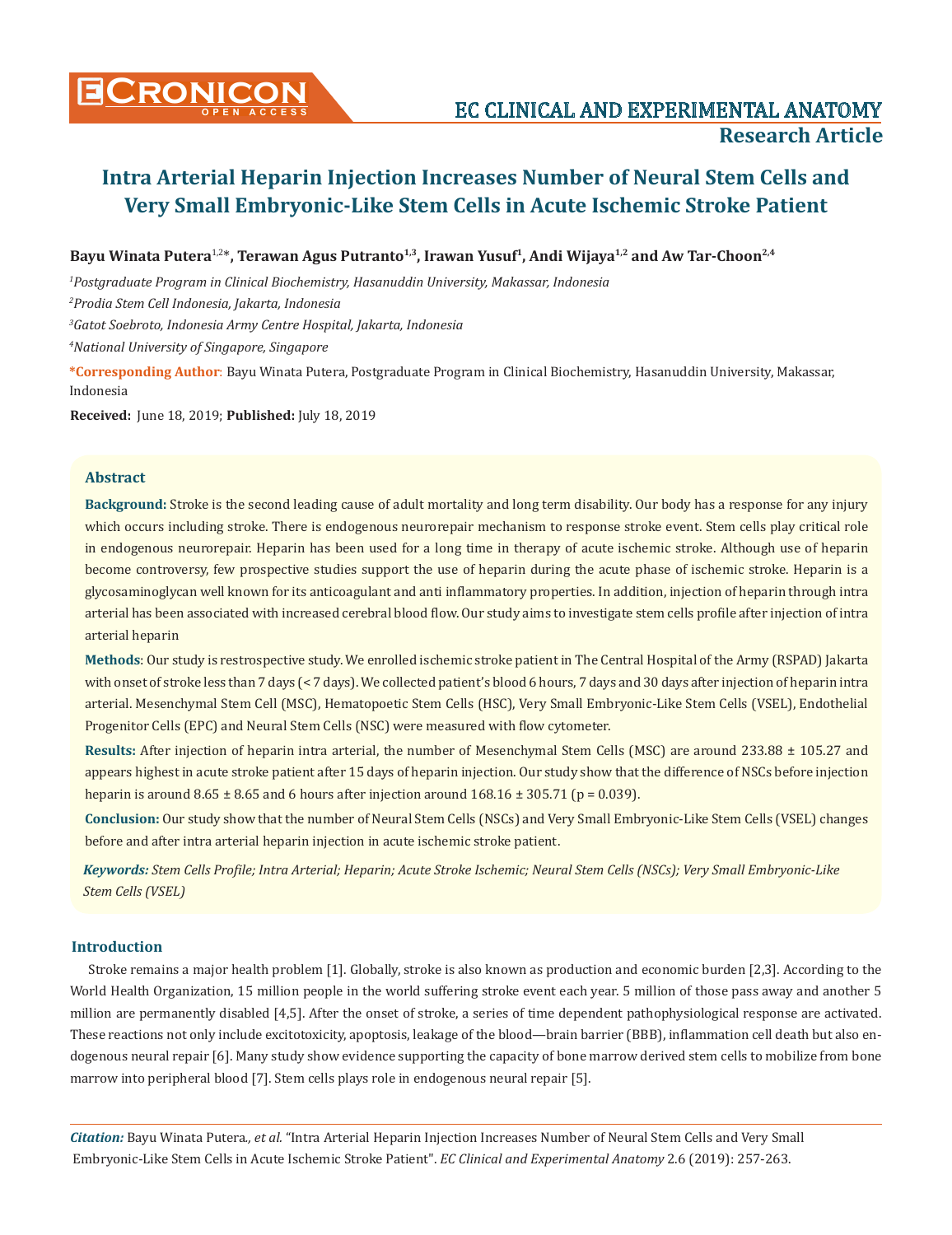For many years, anticoagulant have been used for emergency treatment of patients with acute ischemic stroke [8]. Heparin has long been contested for therapy in acute ischemic stroke [9]. Although the use of heparin in acute ischemic stroke may be one of the most controversial topics in stroke literature [9]. Since its introduction, controversy has existed about the administration of intravenous heparin for the treatment of acute ischemic stroke [10]. Guidelines issued in 2007 by the American Heart Association/American Stroke Association mention the use of anticoagulation is not recommended for the treatment of patients with acute ischemic stroke. Similarly, guidelines from the American College of Chest Physicians (ACCP) recommend the use of full-dose anticoagulation for patients with acute ischemic stroke. The ACCP noted that some experts recommend early anticoagulation for various ischemic istroke subtypes, including cardioembolic stroke [8].

Behind the controversy, many study show that besides anticoagulation properties, heparin has an anti-inflammatory properties [11,12]. The mechanisms responsible for the anti-inflammatory effects of heparin are complex and incompletely understood [12]. Heparin also can increase cerebral blood flow around infarct area and probably offers some benefit for stroke [3].

A better understanding of correlation of heparin and mobilization of stem cells from bone marrow into peripheral blood is likely to aid in optimizing heparin injection for stroke patient. The aim of our study is to observe the number of circulating stem cells after intra arterial heparin injection in acute ischemic stroke.

# **Materials And Methods Subjects**

Subjects in this study were part of cohort study of ischemic stroke in The Central Hospital of Army (RSPAD) Gatot Subroto Jakarta. Diagnosis of ischemic stroke was made using clinical examination and magnetic resonance imaging (MRI) interpretated by neurologist. We are grouping the subjects into 3 group. Group A, subjects with onset stroke less than 7 days (< 7 days), group B, subjects with onset stroke between 7 – 15 days and group C subjects with onset stroke more than 15 days. This study was approved by ethics committee of Faculty of Medicine, Hasanuddin University Makassar, Indonesia with register number: UH14110578.

# **Materials And Methods Blood Sampling and Cell Isolation**

10 mL of blood was drawn from antecubital veinn of subjects and collected in a vacutainer containing 3.8 % buffered sodium heparin. Mononuclear cells (MNCs) were then isolated by density-gradient centrifugation of histopaque (Histopaque-1077, Sigma-Aldrich). Add 3 mL of whole blood onto 3 mL histopaque. Centrifuge for exactly 30 minutes at room temperature. After centrifugation, carefully aspirate the upper layer with a Pasteur pipette within 0,5 cm of the opaque interface containing mononuclear cells. Discard upper layer. Carefully transfer the opaque interface with a pasteur pipette into a clean conical centrifuge tube. Wash the cells by adding 10 mL of isotonic phospate buffered saline (PBS) solution and mix by gently drawing in and out of the pipette. Centrifuge for 10 minutes. Aspirate the supernatan and discard. Resuspend cell pellet with 5 mL of isotonic phosphate buffered saline solution and mix by gently drawing in and out of the pipette. Erythrocytes and granulocytes should pellet to the bottom of centrifuge tube. Mononuclear cells should band at the interface between the histopaque and plasma.

# **Flow Cytometry**

All samples were analyzed using a BD FACS Canto flow cytometer with 3 fluorescent parameters: fluorescein isothiocyanate (FITC), phycoerythrin (PE) and peridinin chlorophyll protein (PerCP). The forward scatter (FSC-H) and side scatter (SSC-H) of cells were measured using a linear scale. A stop criterion of 1 million events was used for all data acquisition.

We measured the number of HSC, MSC, NSC and EPC using flow cytometer with gating strategy (see figure 1) and surface marker HSC with CD34 antibodies – FITC (130-081-001, Miltenyi Biotec GmbH) and CD45 antibodies – PerCP (130 – 094 - 975, Miltenyi Biotec GmbH),

*Citation:* Bayu Winata Putera*., et al.* "Intra Arterial Heparin Injection Increases Number of Neural Stem Cells and Very Small Embryonic-Like Stem Cells in Acute Ischemic Stroke Patient". *EC Clinical and Experimental Anatomy* 2.6 (2019): 257-263.

258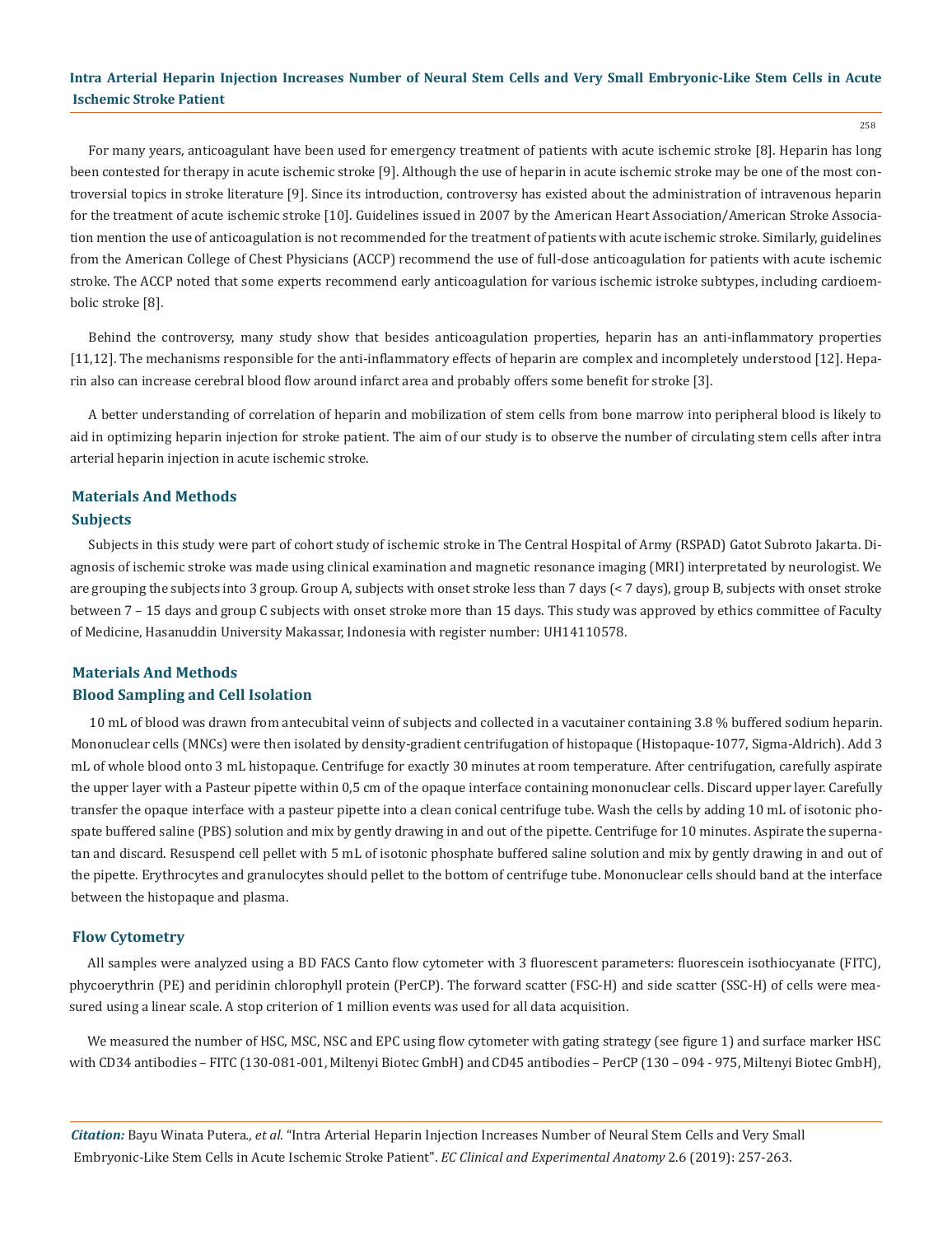259

MSC (CD105\*/CD73\*/CD90\*/CD34·/CD45<sup>-</sup>) with human MSC analysis kit (562245, BD Biosciences), NSC with CD133 antibodies – PE (130-080-801, Miltenyi Biotec GmbH), CD34 antibodies – FITC (130-081-001, Miltenyi Biotec GmbH) and CD45 antibodies – PerCP (130 – 094 - 975 Miltenyi Biotec GmbH) and EPC with CD34\* CD34 antibodies – FITC (130-081-001, Miltenyi Biotec GmbH), CD133 antibodies PE and KDR antibodies (Sigma), VSEL with CXCR+ antibodies PE, CD45 antibodies – PerCP (130 - 094 - 975, Miltenyi Biotec GmbH) and gating strategy below:



# **Result**

A. Stem Cells Profile Before and After Intra Arterial Heparin Injection

# **Discussion**

Stroke is leading cause of disability and the second cause of death in whole world [8]. Stroke not only induces cell death but also neurorepair. De novo neurogenesis has been found in the subventricular zone after stroke [6]. After onset stroke, many type of stem cells are mobilized at varying degrees into circulation [5]. Mesenchymal stem cells (MSC), Hematopoietic Stem Cells (HSC), Very Small Embryonic-Like Stem Cells (VSEL), Endothelial Progenitor Cells (EPC) and Neural Stem Cells (NSC) were mobilized into peripheral blood [1,5]. Heparin has been long used in therapy of acute ischemic stroke and become a controversy [9]. Behind the controversy, many study show that besides anticoagulation properties, heparin has an anti-inflammatory properties [11,12]. The mechanisms responsible for the anti-inflammatory effects of heparin are complex and incompletely understood [12]. Heparin also known can increase cerebral blood flow around infarct area and probably offers some benefit for stroke3. In vitro study show that heparin can increase the proliferation of MSC [20]. The ability of heparin to interact with many protein, including fibroblast growth factor (FGF) [13], renders it as a potential therapeutic agent beyond its use as an anti-thrombotic [14]. Heparin's high affinity for protein has resulted in its application in cell culture to enhance the desirable activity of critical extracellular biomolecules used as supplements for the expansion of human stem cells. For example, heparin has been reported to promote both Wnt and FGF signaling in human embryonic stem cells (hESCs), thereby increasing their [14-16]. FGF is an essential growth factor for stem cell. Increase of FGF signaling can improve signaling pathway of stromal derived factor (SDF)-1 [17]. SDF-1 is a chemoattractant for homing stem cells [18]. and mobilizing stem cells from bone marrow into peripheral [19]. In addition, FGF as well as SDF-1 signaling pathways have recently been shown to be involved in control of regeneration [17].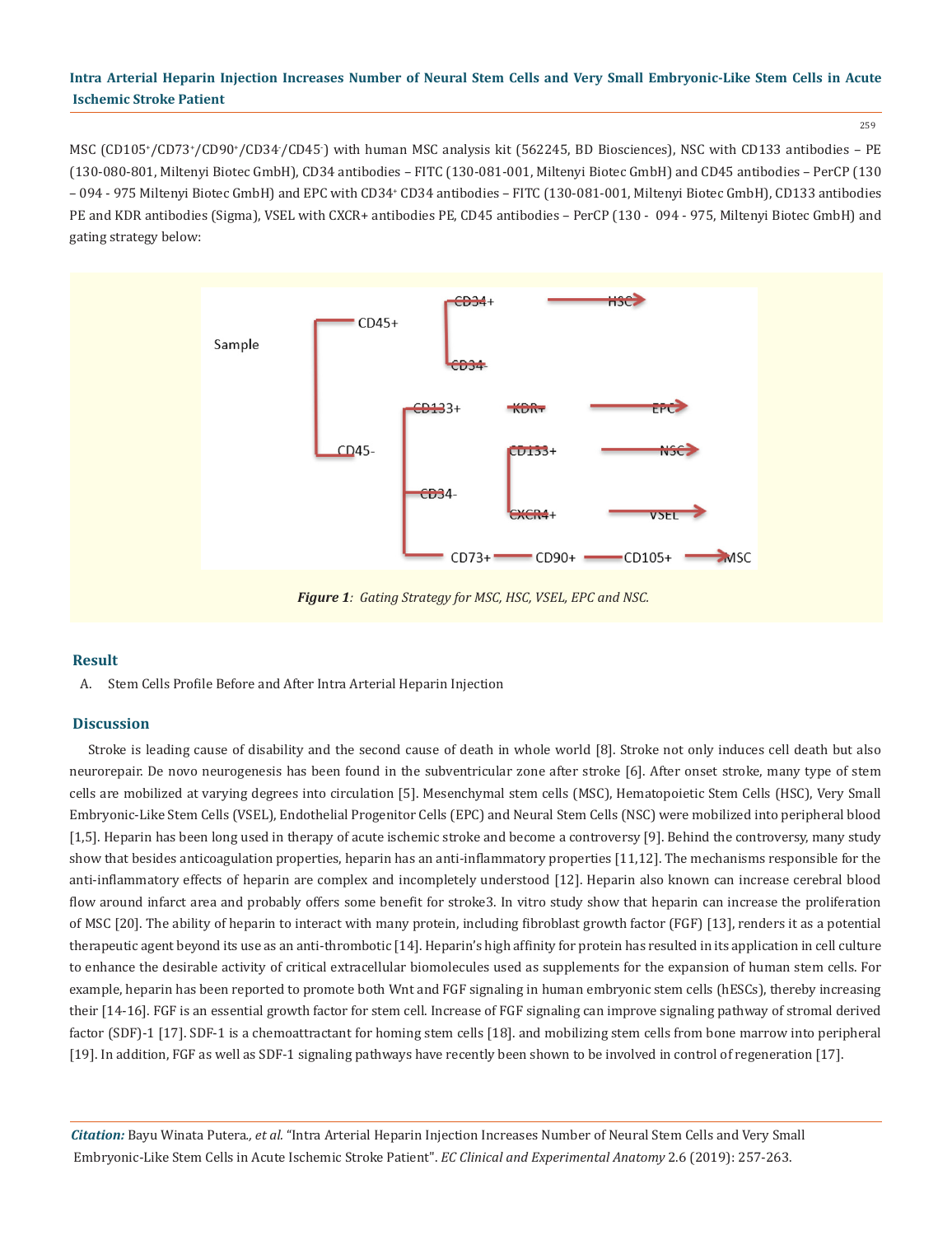260

Our study show that stem cells are mobilized after onset stroke and after intra arterial heparin injection (figure 2). Our study also show that MSC is the highest number of stem cells which mobilized into circulation before and after intra arterial heparin injection. MSC are multipotent and self renewing cells [21,22]. MSC transplantation has been reported to improve neurological function following neural injury [22].MSC is needed in successful improvement of neural function recovery [5,7]. The multiple mechanism action of MSC include enhanced angiogenesis, neurogenesis, immunomodulatory and anti-inflammatory effects [22]. MSC can secrete neurothropic factors to activate endogenous repair mechanisms [7]. These neurotrophic cytokines have been implicated to play an important role in the process of angiogenesis and neurogenesis [24]. MSC provide a nueroprotective effect through cell migration to the infarct region [24]. MSC migration into infarct area through the stromal cell-derived factor-1/C-X-C chemokine receptor (CXCR)-4 signaling pathway [25]. The pathway serve as the homing signalling for MSC [26].



*Figure 2: Stem Cells Profile Before and After Intra Arterial Heparin Injection.*

Our study have shown there is a significant difference between the number of Very Small Embryonic-Like Stem Cells (VSEL) ( $p = 0.036$ ) and Neural Stem Cells (NSC) (p = 0.039) before injection and after injection intra artery heparin (Figure 3). Neural Stem Cells (NSC) mobilized into vascular after stroke [5]. Many experimental studies have shown an increased proliferation of NSC in animal model of stroke which persist at least for four months after ischemia [27]. NSCs have demonstrated multimodal therapeutic function after transplantation into preclinical animal models of stroke [28]. NSCs are able to protect at-risk neural cells, promote endogenous NSC proliferation and migration, foster synaptic remodeling, stimulate new vessel formation, and/or integrate into host neural circuits, which have been associated with improvements in cognitive and sensorimotor function [28]. After injection intra heparin, the number of NSC increase in 6 hours after injection.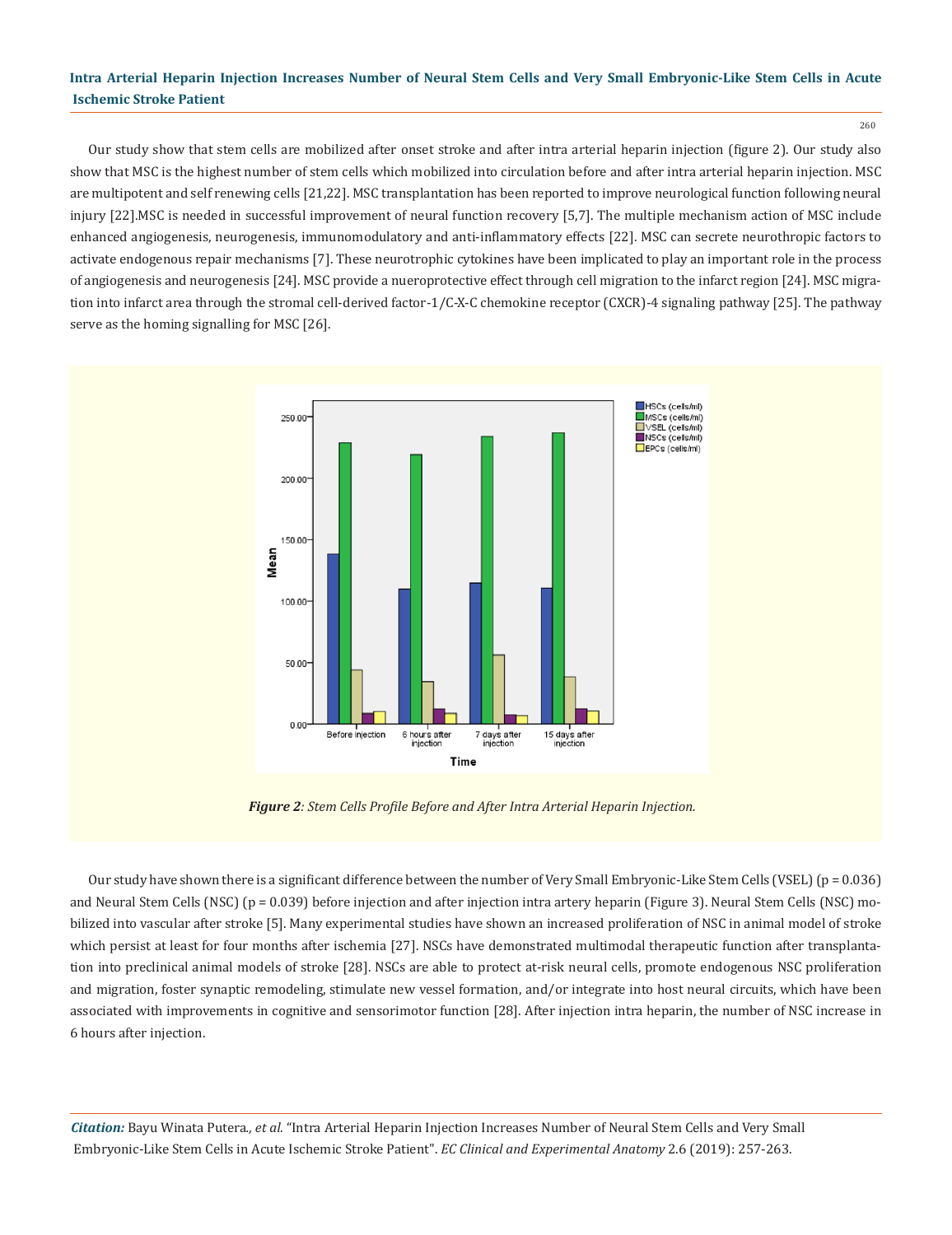

*Figure 3: Number of VSEL (A) and NSCs (B) Before and After Injection Intra Arterial Heparin*

VSEL is a rare population of stem cells identified in the bone marrow with embryonic characteristics [29]. Under steady-state conditions, VSEL circulate at very low levels in peripheral blood [28].The underlying reason is that VSELs exist in low numbers, remain dormant under homeostatic conditions, and very small in size [30]. VSELs have been reported in various mouse and human tissues and are actively mobilized from the bone marrow into the peripheral blood under stress conditions including stroke [31,32], myocardial infarction, and burn injury [31]. In vivo study show that the number of VSEL increase 7 – 15 days after stroke [31]. The VSELs maintain life-long tissue homeostasis, serve as a backup pool for adult stem cells and are mobilized under stress conditions. An imbalance in VSELs function (uncontrolled proliferation) may result in cancer [29]. After injection of heparin intra artery, the number of VSEL increase in 7 days after injection.

This is a preliminary case report and we plan to expand this study to monitor more patient over time following onset of stroke to better understand the safety of heparin and perhaps the answer to the controversy of using heparin for stroke patient. However, further studies are needed to determine which type of stem cells is the most effective in restoring neurological function after stroke.

#### **Conclusion**

Our study show that the number of Neural Stem Cells (NSCs) and Very Small Embryonic-Like Stem Cells (VSEL) changes before and after intra arterial heparin injection in acute ischemic stroke patient.

#### **Bibliography**

- 1. Putera BW., *et al.* ["Dynamic of Circulating Stem Cells in Ischemic Stroke Patient. Study of Hematopoietic Stem Cells \(HSCs\), Mesen](https://www.celltherapyjournal.org/article/S1465-3249(17)30416-4/abstract)[chymal Stem Cells \(MSCs\), Neural Stem Cells \(NSCs\), Endothelial Progenitor Cells \(EPCs\), Very Small embryonic-Like Stem Cells](https://www.celltherapyjournal.org/article/S1465-3249(17)30416-4/abstract) (VSEL)". *Cytotherapy* 19.5 [\(2017\): S202-S204.](https://www.celltherapyjournal.org/article/S1465-3249(17)30416-4/abstract)
- 2. Mozaffarian D., *et al.* ["AHA Heart disease and stroke statistics 2015 update: A report from the American Hearth Association".](https://www.ncbi.nlm.nih.gov/pubmed/25520374) *Circulation* [131.4 \(2015\): e29-322.](https://www.ncbi.nlm.nih.gov/pubmed/25520374)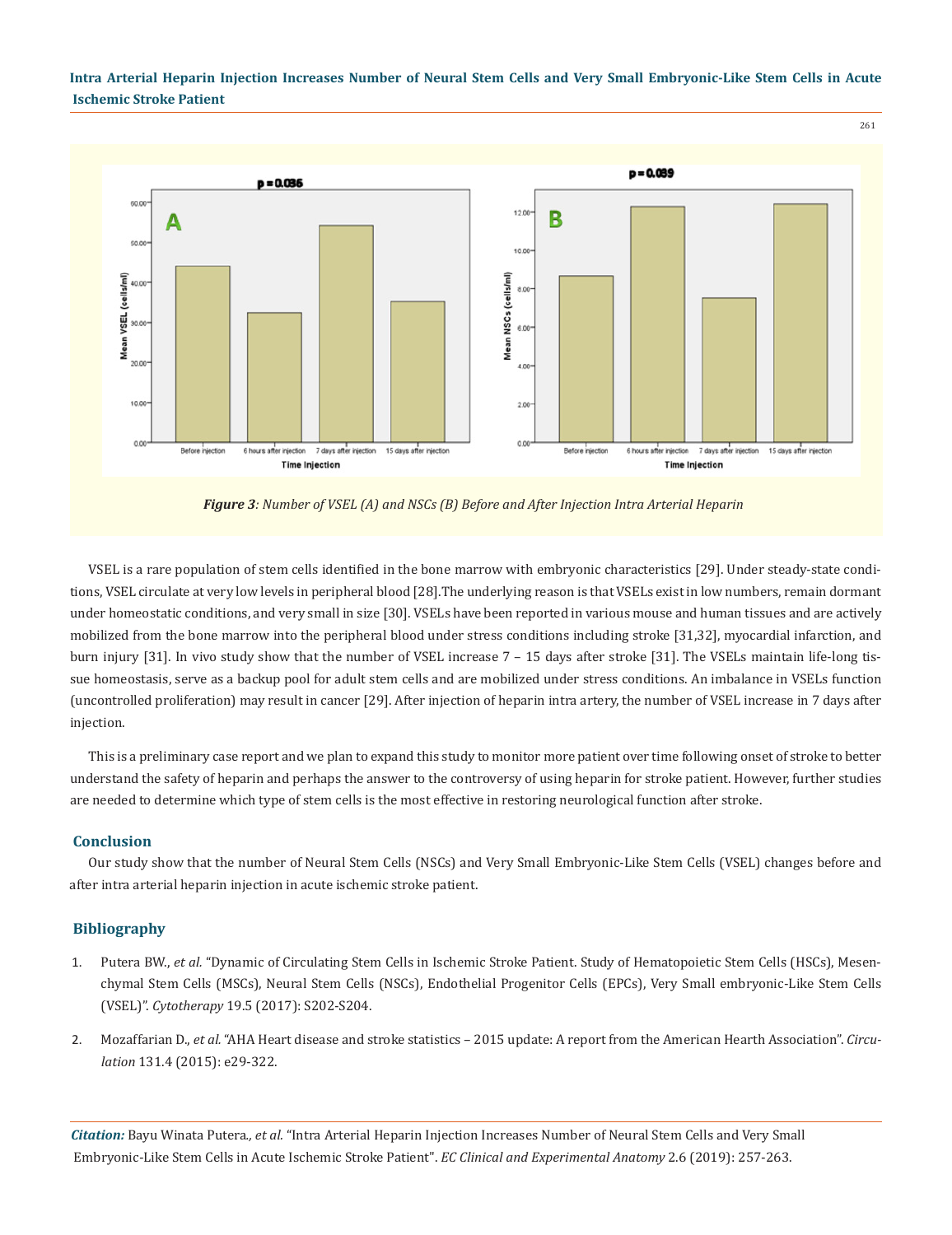- 3. Putranto TA., *et al.* ["Intra Arterial Heparin Flushing Increases Cerebral Blood Flow in Chronic Ischemic Stroke Patients".](https://inabj.org/index.php/ibj/article/view/204) *The Indone[sian Biomedical Journal](https://inabj.org/index.php/ibj/article/view/204)* 8.2 (2016): 119-126.
- 4. Guuerra-Crespo M., *et al.* ["Neural stem cells: Exogenous and endogenous promising therapies for stroke, neural stem cells and ther](https://www.intechopen.com/books/neural-stem-cells-and-therapy/neural-stem-cells-exogenous-and-endogenous-promising-therapies-for-stroke)[apy". Dr. Tao Sun \(Ed.\) ISBN In-Tech. USA \(2012\): 978-953-307-958.](https://www.intechopen.com/books/neural-stem-cells-and-therapy/neural-stem-cells-exogenous-and-endogenous-promising-therapies-for-stroke)
- 5. Putera BW., *et al.* ["Assesessment of Stem Cell Profile in Ischemic Stroke".](http://www.heraldopenaccess.us/fulltext/Translational-Science-and-Research/Assessment-of-Stem-Cell-Profile-in-Ischemic-Stroke.pdf) *Journal of Scientific Research* 1 (2018): 003.
- 6. Wu KJ., *et al.* ["Improving neurorepair in stroke brain through endogenous neurogenesis enhancing drugs".](https://www.ncbi.nlm.nih.gov/pubmed/29113469) *Cell Transplantation* 26.9 [\(2017\): 1596-1600.](https://www.ncbi.nlm.nih.gov/pubmed/29113469)
- 7. [Borlongan CV. "Bone marrow stem cell mobilization in stroke: a 'bonehead' may be good after all!".](https://www.ncbi.nlm.nih.gov/pmc/articles/PMC3291108/) *Leukimia* 25.11 (2011): 1674- [1686.](https://www.ncbi.nlm.nih.gov/pmc/articles/PMC3291108/)
- 8. Shahpouri MM., *et al.* ["Anticoagulant therapy for ischemic stroke: A review literature".](https://www.ncbi.nlm.nih.gov/pubmed/23267405) *Journal of Research in Medical Sciences* 17.4 [\(2012\): 396-401.](https://www.ncbi.nlm.nih.gov/pubmed/23267405)
- 9. [Ruff IM and Jindal JA. "Use of Heparin in Acute Ischemic Stroke: Is There Still a Role?".](https://www.ncbi.nlm.nih.gov/pubmed/26194057) *Current Atherosclerosis Reports* 17.9 (2015): 51.
- 10. Chung JW., *et al.* ["Impact of guidelines on clinical practice. Intravenous heparin use for acute ischemic stroke".](https://www.ncbi.nlm.nih.gov/pubmed/27118793) *Stroke* (2016): 1577- [1583.](https://www.ncbi.nlm.nih.gov/pubmed/27118793)
- 11. Eid MI., *et al.* ["Timing of initiation of low-molecular-weight heparin administration in pregnant women with antiphospholipid syn](https://www.ncbi.nlm.nih.gov/pubmed/30666167)[drome: a randomized clinical trial of efficacy and safety".](https://www.ncbi.nlm.nih.gov/pubmed/30666167) *International Journal of Women's Health* 11 (2019): 41-47.
- 12. [Young Edward. "The anti-inflammatory effects of heparin and related compound".](https://www.ncbi.nlm.nih.gov/pubmed/17727922) *Thrombosis Research* 122.6 (2008): 743-752.
- 13. Lotz S., *et al.* ["Sustained levels of FGF2 maintain undifferentiated stem cell cultures with biweekly feeding".](https://www.ncbi.nlm.nih.gov/pubmed/23437109) *Plos one* 8.2 (2012): [e56289.](https://www.ncbi.nlm.nih.gov/pubmed/23437109)
- 14. Ling L., *et al.* ["Effect of heparin on the biological properties and molecular signature of human mesenchymal stem cells".](https://www.ncbi.nlm.nih.gov/pubmed/26484394) *Gene* 576.1-2 [\(2016\): 292-303.](https://www.ncbi.nlm.nih.gov/pubmed/26484394)
- 15. Furue MK., *et al.* ["Heparin promotes the growth of human embryonic stem cells in a defined serum-free medium".](https://www.ncbi.nlm.nih.gov/pmc/articles/PMC2522264/) *Proceedings of the [National Academy of Sciences of the United States of America](https://www.ncbi.nlm.nih.gov/pmc/articles/PMC2522264/)* 105.36 (2008):13409–13414.
- 16. Sasaki N., *et al.* ["Heparan sulfate regulates self-renewal and pluripotency of embryonic stem cells".](https://www.ncbi.nlm.nih.gov/pubmed/18024963) *The Journal of Biological Chemistry*  [283.6 \(2008\): 3594–3606.](https://www.ncbi.nlm.nih.gov/pubmed/18024963)
- 17. Bouzaffour M., *et al.* ["FGF and SDF-1 pathways interact during Zebrafish fin regeneration".](https://journals.plos.org/plosone/article?id=10.1371/journal.pone.0005824) *Plos one* 4.6 (2009): 1-8.
- 18. [Siegenthaler JS and Pleasure SJ. "There's no place like home for neural stem cells".](https://www.ncbi.nlm.nih.gov/pubmed/20682440) *Cell Stem Cell* 7.2 (2010): 141-143.
- 19. Tang JM., *et al.* ["VEGF/SDF-1 promotes cardiac stem cell mobilization and myocardial repair in the infarcted heart".](https://www.ncbi.nlm.nih.gov/pubmed/21345805) *Cardiovascular Research* [91.3 \(2011\): 402-411.](https://www.ncbi.nlm.nih.gov/pubmed/21345805)
- 20. Susanto A., *et al.* ["Effect of heparin on proliferation mesenchymal stem cell".](https://www.sciencedirect.com/science/article/abs/pii/S1465324919306668) *Cytotherapy* 21.5 (2019): s292.
- 21. Friedenstein A. J., *et al.* ["Heterotopic of bone marrow. Analysis of precursor cells for osteogenic and hematopoietic tissues".](https://www.ncbi.nlm.nih.gov/pubmed/5654088) *Transplantation* [6.2 \(1968\): 230–247.](https://www.ncbi.nlm.nih.gov/pubmed/5654088)

*Citation:* Bayu Winata Putera*., et al.* "Intra Arterial Heparin Injection Increases Number of Neural Stem Cells and Very Small Embryonic-Like Stem Cells in Acute Ischemic Stroke Patient". *EC Clinical and Experimental Anatomy* 2.6 (2019): 257-263.

262